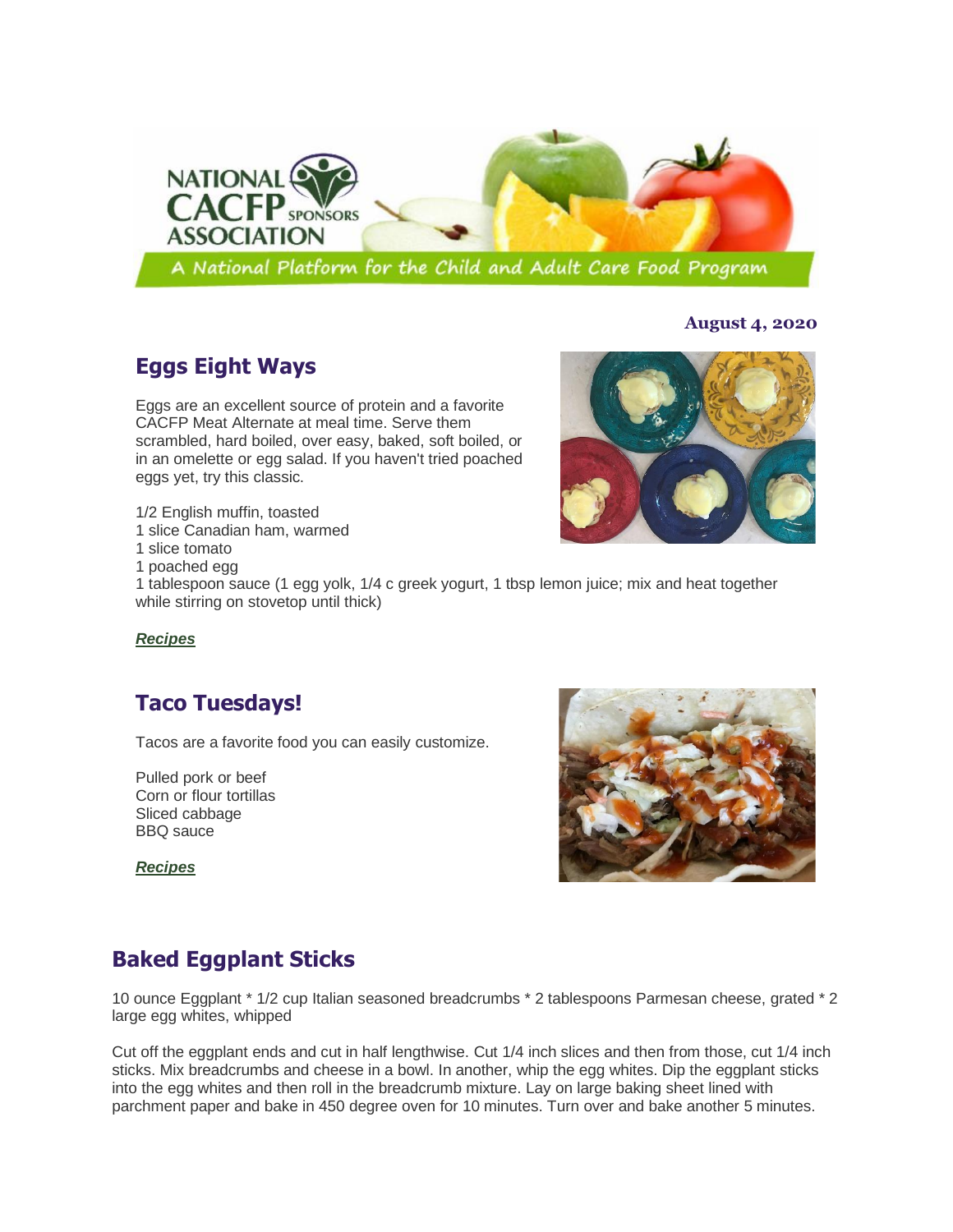Makes 32 sticks. Six sticks equals 1/2 cup baked eggplant. Snack Crediting: 5 Vegetable Servings for ages 3-5



*[Get the Recipe Card](https://gcc02.safelinks.protection.outlook.com/?url=http%3A%2F%2Fr20.rs6.net%2Ftn.jsp%3Ff%3D001vxdODh2RYuI6dvoJ4u2sKvoagBs3pVR1akaC2jSIE9Ml4tooRIU8jKWbBsBZhyvkalPaTQSWDAtNkTfwrdakPfrZ8FRFWRVD1-Hick47tT55xBghzd6L9J8qNcrzNqSjoJASV6jMSqS2jZ09PfdKROYR7bI1nFYXHhCECrxwssTKY_QIRoqDF-AIZkKA_rer0VUxWPvZ_UfhIuSfSDLzDAJWo95mP2WZnoZCz04vylqMzD7Q3HcKQOxidcSUwu9tu1-erCEuPpYqA9qm8ELtBUs-rjzcz_fA%26c%3DFrNbtzNnC_elfauQatT1HUdI34wgGNGR1YAoVh5h3QRCzjbB87L5Pw%3D%3D%26ch%3D_MS6_lhp4hdlVdMJArsJxcBIXBwn7faYWoX7STysWFrYcN9T4SBCpQ%3D%3D&data=02%7C01%7CMarla.Kurtenbach%40nebraska.gov%7C0160bbbd596245f4713708d81d05a7dc%7C043207dfe6894bf6902001038f11f0b1%7C0%7C0%7C637291257416178581&sdata=9o1akbnh2ZChKGKzqMZjple3hCKoXoo6r%2BDo64KhUVE%3D&reserved=0)*

# **CACFP Creditable Snack Suggestions**

Biscuits with Canadian ham Steamed broccoli with melted cheddar Oatmeal with apple chunks Cottage cheese with sliced strawberries Tomato juice and whole wheat crackers Scrambled eggs on English muffin

*[Get More Resources](https://gcc02.safelinks.protection.outlook.com/?url=http%3A%2F%2Fr20.rs6.net%2Ftn.jsp%3Ff%3D001VJn-lg-RWfnYSks0S9nC1RmfeDyNQNEhMuUpMlFanYj5lBPA8aKhYB34WfQOr2AZn_iwaNo2YJgsYe-l4IaMTHG2QAjt9Hz_kxvpYwQqN_1QdI_bs9cYlvy1eOBAopjp6eH3yrVmIlK9uRYVJ5IFY7hDujClWobwAKlKBmWuLfIwo4MgGl8IRUUqLzGxin55m5ec1YUJVnTsjHqnzPe81mQ1hTnWRQ10%26c%3DxMN_MCYexZm54YRwkt-tDE-30SXoydy1SXWFqyRhkjA8v6zA5AW31g%3D%3D%26ch%3Dy7pOZAG2xCxmT_RQJ4kOh5cwaBeX-dp2dppId7pWKqX5ZX-aS8m5Yw%3D%3D&data=02%7C01%7CMarla.Kurtenbach%40nebraska.gov%7C9889bb3b433a482b90e008d801777117%7C043207dfe6894bf6902001038f11f0b1%7C0%7C0%7C637260959820871340&sdata=KYFOjUXJfci3yqT3ua2T9fHdzZQkd4pN7tW1jAhN78c%3D&reserved=0)*



#### **CACFP Creditable Snack Suggestions**

Fruit salsa and pita chips Peaches and graham crackers Watermelon and jicama sticks Melted cheddar cheese on WGR toast Mashed potato pancakes and applesauce Pretzel sticks and cheese cubes Smashed avocado on WGR toast

#### *[Get More Resources](https://gcc02.safelinks.protection.outlook.com/?url=http%3A%2F%2Fr20.rs6.net%2Ftn.jsp%3Ff%3D001XHzmKkmn591o34Kg0olw-gqz6xCseiYBSbvgjnbQblcboA8-rKOhWSVayJo6ksjWpW9i3MXQIUWM4Mo7PkfNJlld70XRvDDKkIXwcWr7Er7tjpCLb6QywXpfUQp-075Ff28N63y_inBlyBd-WGYrSDWJNbZqCbs01cIEWxN3RLqBpqxn58wVEBU1YWVbtLx799vdL8LCzmIPlzdNLX4kocWZwosQOFpw%26c%3DJlo85ag5o18Zd6-CNGNUT43VfbPBwZ3_sCVC636iqJ53BjMk2IhgTA%3D%3D%26ch%3DCt18cuKd7vCML5VJnFXnJ4ynzuZiO1WYGZsw0BpcKrQOYdhqnaIo3A%3D%3D&data=02%7C01%7CMarla.Kurtenbach%40nebraska.gov%7C5e52908d981149ba46e608d7eb9278e1%7C043207dfe6894bf6902001038f11f0b1%7C0%7C0%7C637236886637697699&sdata=l0wR2LCpr6kwkL8zwgN%2FTeTxqVSsWcJjwZd8cR0R650%3D&reserved=0)*